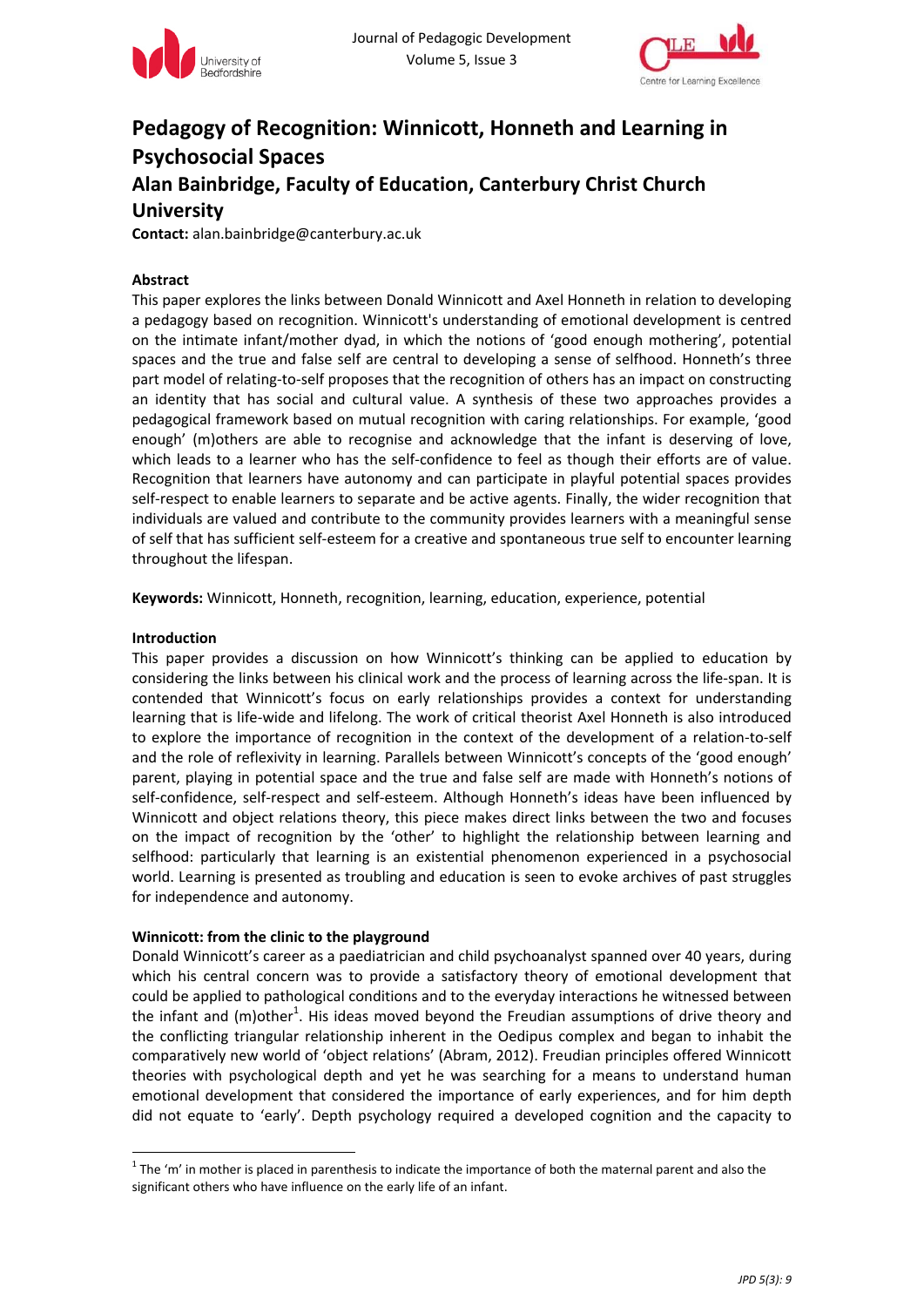



think and from his carefully observed research, Winnicott was convinced that the foundation of emotional development resided in the quality of very early experiences: drives were seen as less important than the environment. It is this paradigm shift, initiated by Winnicott, which makes his ideas particularly apposite to education. The subsequent rejection of a dominant reductionist drive theory allows the complexity of human interactions to be more fully appreciated, and as such also serves to illuminate what may happen in the messy and troubling world of education.

It should be made clear at this stage that Winnicott mainly focused on interactions between (m)other and infant, but he also suggested that such ideas could be applied throughout the life‐ span. In the paper, I use the notion of education as learning experiences that are both lifelong and life-wide and not confined to earliest experience, or schooling and/or other formal education contexts (Bainbridge and West, 2012). Education can often be regarded as synonymous with schools and schooling and yet, as shall be discussed later, education begins at the cradle and continues to the grave. During the lifespan, education takes place in formal and informal settings: when infants negotiate feeding routines; in families and wider social groups; in professional contexts, as new knowledge and skills are acquired, and of course in schools, higher and adult education, and what has now become known as the 'silver surfer' generation. By considering learning in more expansive contexts, the opportunity is opened up to appreciate the capacity for play and an openness to experience that is cultivated in relationships with others. Such a stance further confirms the suitability of using Winnicott's fundamental understanding of emotional development as the perception of education provided here as one that is readily aligned to the importance of psychosocial experience and the quality of the environment to promote and support this.

Learning from experience is deeply problematic. Bollas (1987) contends that experience usually precedes understanding and this is why Winnicott felt he had to move from a Freudian depth psychology, to his own search for a psychology that took very early experiences, where full understanding may be absent, into account. The essential principles of Winnicott's ideas offer a pragmatic and non-systematized explanation of the interaction between infant and (m)other and consider how this dyad can make sense of experience (Winnicott, 1965a). Three central features that emerge from Winnicott's theory of emotional development that will be discussed here in relation to education in its widest sense are those that consider how a sense of self is developed from the maternal dyad and very early experience. This move from dependence to independence is one in which the infant must learn to discern the difference between self and other, while also appropriating societal values and practices. Initially for Winnicott, this troublesome move, which could threaten the understanding of self, was predicated on the presence of a *'good‐enough (m)other'* able to facilitate the infant's open exploration of the world. Secondly, from this position the (m)other allows the external environment, including knowledge, to become a *'potential space'* where the encounter with novelty is a playful one that can ultimately lead to changes in behaviour and thinking. Finally, the troubling nature of learning to separate is acknowledged and Winnicott's concept of *true and false selves* provides an insight into the tension between exposing and defending a developing selfhood.

A closer look at good enough parenting, potential playful spaces and true and false selves will take place alongside a consideration of Honneth's (1995) theory of recognition, which has its genesis in critical theory, and Winnicott's developing understanding of object relations theory. The next section will introduce Honneth's ideas of relating-to-self, the importance of relationships with others, and the need for reflexivity to develop a sufficiently secure sense of self that is able to be an active agent and learn from and influence wider society. The case will be made throughout the chapter that Honneth's three levels of relating‐to‐self: self‐confidence, self‐respect and self‐esteem can provide further insight into the three central themes that emerge from a consideration of Winnicott's ideas in relation to education.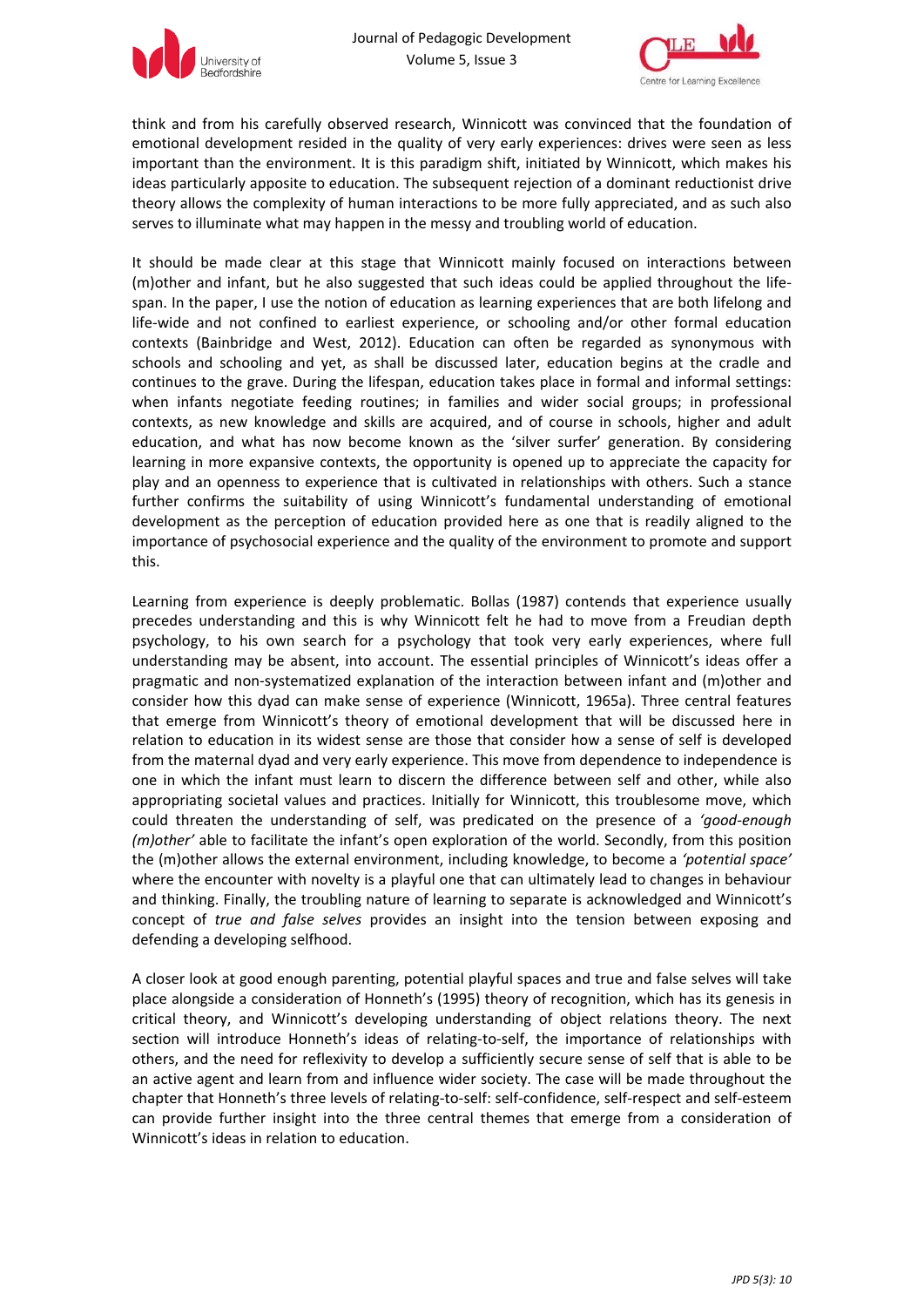



#### **Honneth: recognition, personal identity and learning.**

The work of Axel Honneth (1995, 2007), a philosopher and critical theorist, will be used to support and develop the focus on early relationships and learning throughout the lifespan. Honneth uses object relations theory, including Winnicott, to argue that identity formation, or the move to selfhood, is a largely psychosocial process whereby successful participation results from receiving recognition from others. He provides a model on the relation-to-self within three realms: selfconfidence, self‐respect and self‐esteem. The role of empathic recognition and how this may impact on the relation‐to‐self will be discussed in the context of how individuals become successful participants in Winnicott's play‐centred world of learning.

Honneth develops his understanding of the importance of empathic recognition in forming personal identity as a result of learning in a wider social world. He claims that:

A child thus learns to relate to an objective world of stable and consistent objects by taking the perspective of a second person, and thereby gradually decentering its own primarily ego-centric perspective ... and therefore begins to perceive objects in an impersonal and objective way (1995, p.114).

It is this 'second person' that becomes significant: depending on how they respond will determine the morals and values the individual will perceive as an objective reality that they in turn accept as their subjective experience. Honneth claims that it is this gaining of an objective reality from others that ultimately forms institutions and cultures and, as a critical theorist that this is where learning and societal change can occur.

This process of learning to construct an identity that has social and cultural value can be made clear by considering how Honneth's (1995) three part model of practical relating‐to‐self proposes that the recognition of others has an impact on reflexivity. He posits that if individuals receive empathic recognition within three levels of relating-to-self then individuals will have a sufficiently secure sense of self that will enable them to participate, learn and contribute to society. Each of the levels represents differing societal influences. The first represents the private sphere and is linked to love, or the emotional engagement that enables the child to take the perspective of a second person. The second level refers to legal recognition and includes the rights bestowed on an individual. Finally the third level is the public sphere that is linked to solidarity and esteem within a community.

Honneth (1995, 2007) defines 'recognition' as those responses from others that facilitate selfrelating on the three levels described above and mis-recognition as when the responses of others preclude this. Individuals will develop *self‐confidence* if the first level is met. They will experience a loving and empathic '(m)other' who recognises their needs and desires. This mode of recognition is vital and, as the child experiences love from the mother, they become aware that they too are deserving of love. The next form of recognition involves the mode of cognitive respect that occurs when moral and legal rights are bestowed on the individual. This enables *self‐respect* to develop as the individual is now aware that others have sufficient respect for them to recognise their right to have their own autonomy and agency. The final level of recognition relates to social esteem in the wider 'public' domain and leads to the relation‐to‐self known as *self‐esteem*. Receiving recognition at this level occurs when individual abilities and traits are recognised as being of genuine use in maintaining and developing the structures within an appropriate community. These can then become honoured and celebrated, which in turn leads to loyalty and solidarity. The following application of Honneth's theory of recognition to identity formation and learning will suggest links between Winnicott's concept of good enough care, playful potential spaces and the defences associated with true and false self‐formation.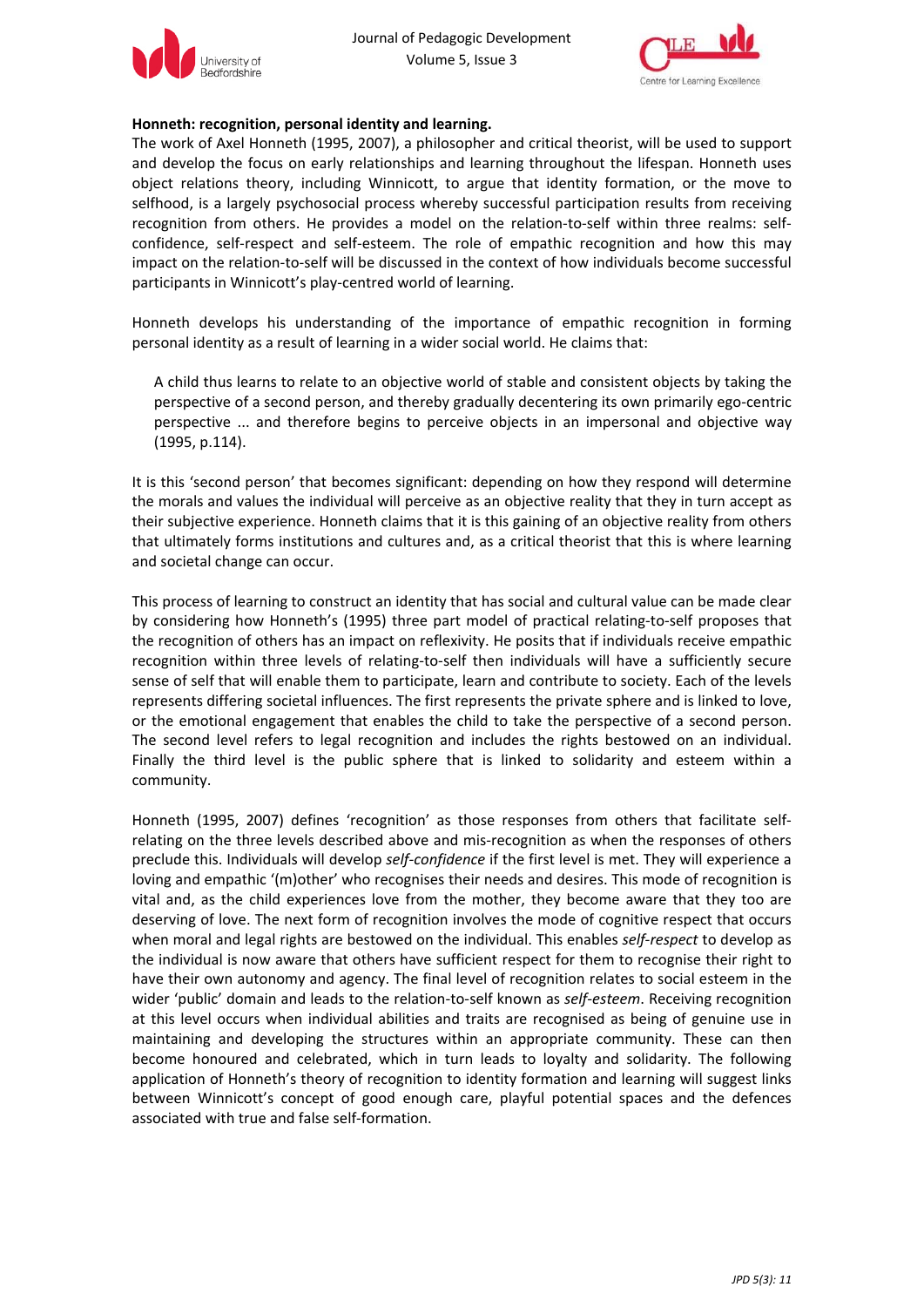



#### **Early Experience: good enough self‐confidence**

In 'Ego distortion' Winnicott (1965b) sees the role of the good enough (m)other to help the infant make sense of their own feelings of omnipotence and indeed the illusion that they can somehow 'magically' have their needs met. The illusion of magical abilities is of course intimately bound up within the early loving relationship where the good enough (m)other is sufficiently emotionally attuned to her child that the infant's perceived needs are 'immediately' provided for. For example, just as the infant experiences the sensation of hunger, or the need to be held to the breast, the (m)other discerns her child's need for food or comfort. For the infant there is the fantasy experience of magically having their desire met. It is important that this interaction is very early and pre‐verbal; this is where Winnicott wishes to start to build his theory of emotional development, as its pre‐verbal quality does not require the deeper psychological awareness of the Freudian Oedipal complex (Winnicott, 1965a). At this early stage the infant has an absolute dependency on the adult and as a result of the magical illusion is unable to distinguish between what is 'me and not me': the sensations of milk in the mouth or the nipple on the cheek are experienced as belonging to the infant and not as the result of an 'other' providing milk, let alone this 'other' having a separate body that has multiple parts. Despite the joy and reverie of this care‐ full moment, it is one that cannot last and the infant's bliss needs to be disrupted if normal emotional development is to progress. Significantly, it will be argued that this disruption and move away from absolute dependence represents the infant's first encounters with education.

A consideration of these first encounters with education requires a wider understanding of the good enough (m)other and how Winnicott conceives the move from absolute dependency to one of increased autonomy (Winnicott, 1964/1991). If the subjectivity of early infant life is linked to illusory feelings of omnipotence and to some extent 'magical' thinking, then the significant paradigm shift, or learning moment, for the infant is from fantasy to reality. It is this subsequent interplay between the infant's internal world and external environment that the good enough (m)other 'holds' and guides the journey from subjective illusion towards an objective reality. Winnicott developed his idea of holding as he observed and understood the need for the (m)other to physically and emotionally hold the infant. Physical holding may appear very matter‐of‐fact as babies need to be fed, bathed, dressed, played with, cuddled and caressed but Winnicott saw this as a fundamental precursor to the more influential notion of emotional holding. Good enough (m)others inhabit a state of primary maternal preoccupation in which they are attuned to their babies' needs and in the example of physical holding are able to respond throughout the day (and night) to ever changing developmental needs. But it is in combination with physical holding that emotional holding can develop in the child the capacity to move away from absolute dependence and to more realistically integrate their experience and develop a sense of self, of 'I am' and position themselves in a world where learning, in diverse ways, and processes of education, are, relatively, unthreatening, and can thus facilitate personal transformation (Winnicott, 1964/1991).

When viewed through Honneth's lens (1995), this early move from dependence to independence is one that is most successful within a 'good enough' loving relationship and reflects the recognition bestowed on the infant from within the intimate family setting. Honneth's 'good enough' mother is one that recognises and responds to the needs of her child. The meeting of the infant's needs represents the recognition that the infant is worthy of love and care, and for Honneth, this is the first stage in developing a reflexive understanding of a separate self. In this context, the young child experiences the interplay between their subjective feelings and the objective external world therefore learning that they are valued and loved by others and consequently worthy of love. The reflexive relation‐to‐self that develops is self‐confidence from which the project of investing in and discovering a selfhood can begin. From this position it is the loving recognition of an 'other' that enables the child to learn that they matter and exist, separate from others.

At this essential level, education is, in short, about relationships and the fundamental 'anthropological' psychoanalytic premise that human beings are born prematurely, compared to other mammals (Bainbridge and West, 2012). Consequently humans are relatively helpless and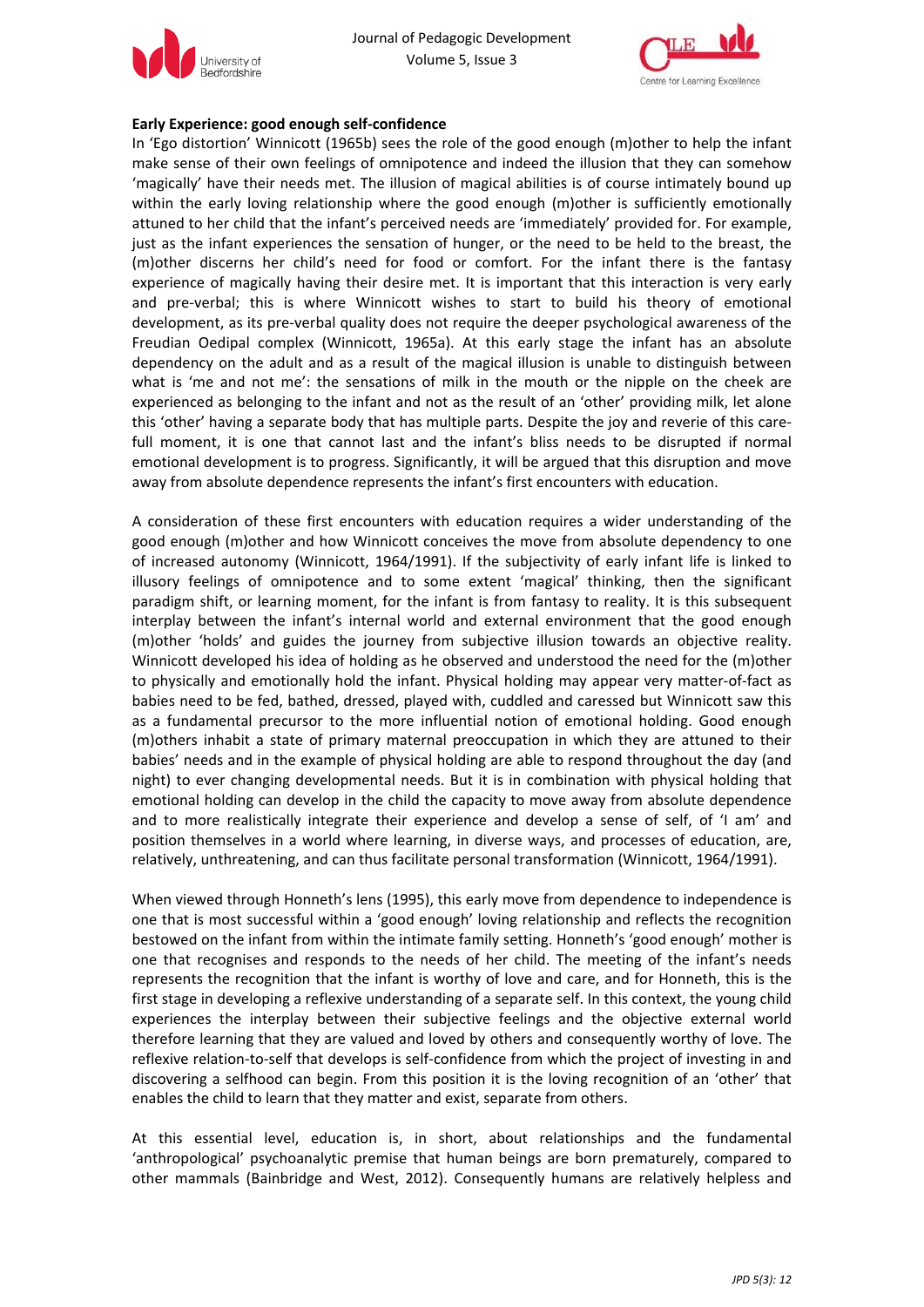



dependent on others in early life to provide both physical and emotional holding as well as the capacity to digest, process and remain open to experience. Physical holding provides the basic biological needs whereas in a good enough relationship, emotional holding can be crucial in cultivating an understanding of the external world and, further still, the desire *to know,* or its antithesis of *not to know*. It is Winnicott's (1965a) contention that very early knowing, and as such education, is facilitated within this moment when the good enough (m)other can be regarded as a mirror which, in Honneth's terms, recognises the child as an individual and reflects back a sense of who they are. These moments are not immediately conscious but full of unconscious processes where pasts and presents collide. The infant brings to the scene their present subjective feeling, based as it is in illusory fantasy, and it is the (m)other who receives this communication and reflects their perception of this back to the child.

This is a significant event because the child now experiences a communication from the external world that confirms, for the child, who they are in the recognition and reflection back of their subjective experience. There is a reality in this dyad that what is received back is an objective endorsement of the infant's present experience based on the (m)other's past. During the process of mirroring and reflecting, the early infant is being educated into an understanding of the interplay between the internal and external world; for Bibby (2011) this is the beginning of education which has the potential to lead to creativity and primitive aliveness. Although Winnicott (1964/1991) sees the (m)other as the primary care giver, he does acknowledge the role of the family and wider social groups in providing both physical and emotional holding. For those involved in education beyond these very early experiences, it also provokes a need to approach the learner with authenticity and honesty, for these early learning moments will resonate throughout a lifetime. Ultimately, learners of all ages will seek, often unconsciously, recognition and approval in the faces and communication of those who 'teach'. For once self‐confidence has been established it is possible to conceive of an agentic self that has the capacity to deal with coming to terms with tension between subjective desires and an external objective reality.

Therefore the beginning of education results from a relation-to-self of self-confidence. The creativity and primitive aliveness it may engender, provides the building blocks for learning and inspires the move away from dependency, towards the recognition of objectivity alongside the potential to develop symbol formation and a capacity to reality test. With effective holding and the associated mirroring and reflecting back, the good enough (m)other allows the infant to begin to explore potentially dangerous and unsettling territory, where the infant moves from the relatively safe place of subjective knowing towards an objective understanding of a complex external world. The move from subjectivity to objectivity, from the infant's own understanding to that reflected back by the (m)other, initiates the prospect of separation and as a result creates an arena fragmented by the fear of being alone and the possibility of abandonment (Winnicott, 1986 and 1993). Meaning has to be given to a world that, until the development of self‐confidence, has little meaning beyond that which is understood within the subjective illusion of omnipotence, and for this to happen the sense of a concrete 'me' needs to be replaced by the possibility of a symbolic 'not me'. Such a state is one where there can be dialogue between an inner and outer world and illusion can be confronted with objective reality.

Winnicott also sees this as a shift into the Kleinian depressive position (Klein, 1935), which also reflects Honneth's understanding of self‐confidence. The usefulness of considering Klein's depressive position in the light of Honneth's theory of recognition is in the explanatory power it offers regarding the move away from dependence. Being able to separate requires knowledge of the external world, sufficient to survive, where complex ideas can be held and thought about. To be separate is to become a known self-confident 'me' and to accept the ambivalent stance of knowing/not knowing or that love and hate are not mutually exclusive. When in the depressive position, complexities can be thought about and dichotomies can be seen in a non-threatening manner. What is apparent from this perspective (Richards, 2002) is that education can thrive in a place where ideas can be symbolised and thought about, and from a reflexive stance are not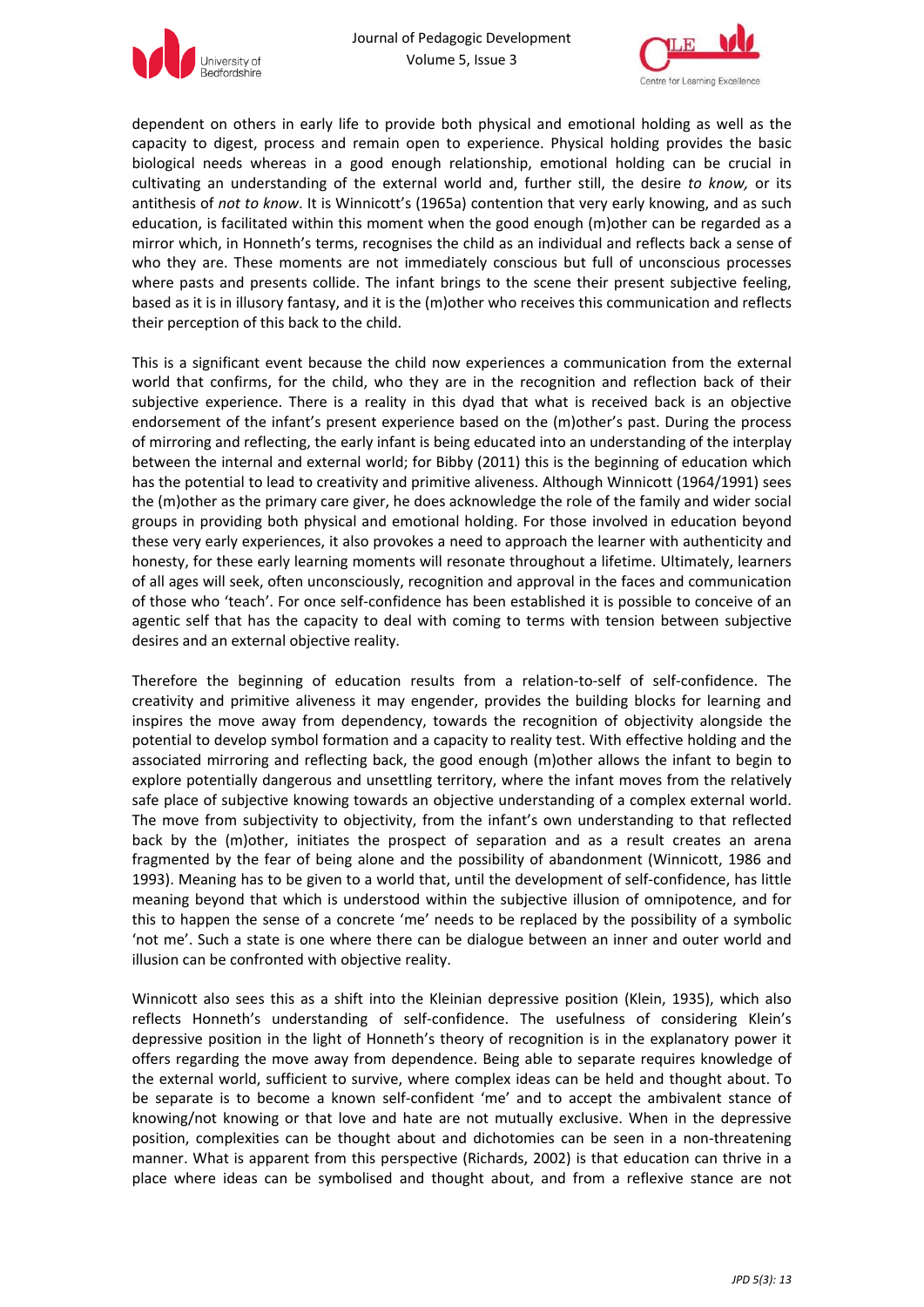



perceived as threatening; rather as a means to motivate the desire to know and to find out more and fully experience some of the spaces represented by education.

The role of the good enough (m)other at this stage is to hold the anxiety that the infant may be experiencing as they move between positions of knowing/not knowing and towards ambivalence. The infant needs to be confident that their feelings of anger, frustration, aggression, hate, love and gratitude will not destroy the (m)other or cause them to be abandoned and that effective mirroring can still take place. The ability to stay with difficult material, to think and develop the full range of emotions, requires the infant to be able to accept the complex depressive position and associated ambivalence. Particularly the notion that not knowing does not destroy either the infant or the (m)other and that it is possible to experience both love and hate towards an object without destroying it. In the context of education it acknowledges the desire to learn or not to learn, and, indeed, that it is possible for learners to love and hate learning and their teachers; while teachers can both love and hate learners and also the knowledge they seek to pass on (Winnicott, 1975a).

The shift from illusory omnipotence to a position of ambivalence is not simply facilitated by the holding of the good enough (m)other but also by the knowledge that (m)others and teachers must ultimately and empathically fail the children in their care. For to not fail, is to leave infants/students in a place of dependency and one where separation is undesirable and unlikely. The failure instigated by parents/teachers is empathic as they maintain the capacity to hold the anger and frustration experienced by the learner. To be safely held, in limbo between not knowing/knowing, provides the motivation for thought and emotional development and this requirement is one that remains with learners throughout the lifespan, as each new learning context provides new opportunities to move between dependency and greater autonomy. It can be argued that in the context of Honneth's theory of recognition, this ability to hold anxiety represents recognition by an 'other' of the subjective difficulty inherent in learning situations. When anxiety is successfully held, the learner has the experience that their problems have been recognised and that they matter, the resulting reflexive position of self‐confidence is now sufficient to enable learners to be resilient and to persevere. If infants, or indeed students do not develop self‐confidence within a good enough environment, then their anger and dissent at the point of failure is not held and returns to them to punish and quash thinking. Although the learner should not be seen as a non-agentic victim of their past, it is worth noting that Winnicott (1964/1991) assumed that the first very early moves from absolute dependency do provide archives, or mental models, that repeat, as timeless unconscious processes, whenever education is encountered.

#### **Play: potential spaces and self‐respect**

It has been argued that education begins when the infant looks into the face of the good enough (m)other and can reflexively distinguish between the 'me' and 'not me'. This in turn leads to an awareness of an external objectivity, the subsequent capacity for symbol formation and the development of patterns of thinking. These first educational moments lead to what Winnicott (1993) refers to as 'potential spaces' where the (m)other and infant play. Winnicott (*ibid*) sees play emerging from the potential space where a dyadic dance is set up between (m)other/infant and of course we can also now contend, teacher/student. This is an interpersonal encounter that enables the infant learner to move between fantasy and reality and between 'me' and 'not me'. It allows separation to be experienced without becoming separate from the (m)other as the early feeling of being merged with the (m)other is replaced by the (m)other responding to the developmental needs of the child. What is happening at this level, is that the life experience of the infant has become one where they can move between fantasy and reality as the (m)other is available to hold the anxiety of potential parental abandonment that this process may engender. If the infant does not experience a holding environment where such thoughts can be developed, then the process of learning will be hindered as the ability to 'play' with the imaginary and external reality will, in turn, be diminished. Thus the infant can connect with an 'other' and test and take part in the reality of the external world and eventually manage the move from illusion to disillusion, as the fantasy of omnipotence is replaced by the reality of the thoughts and feelings of significant others in their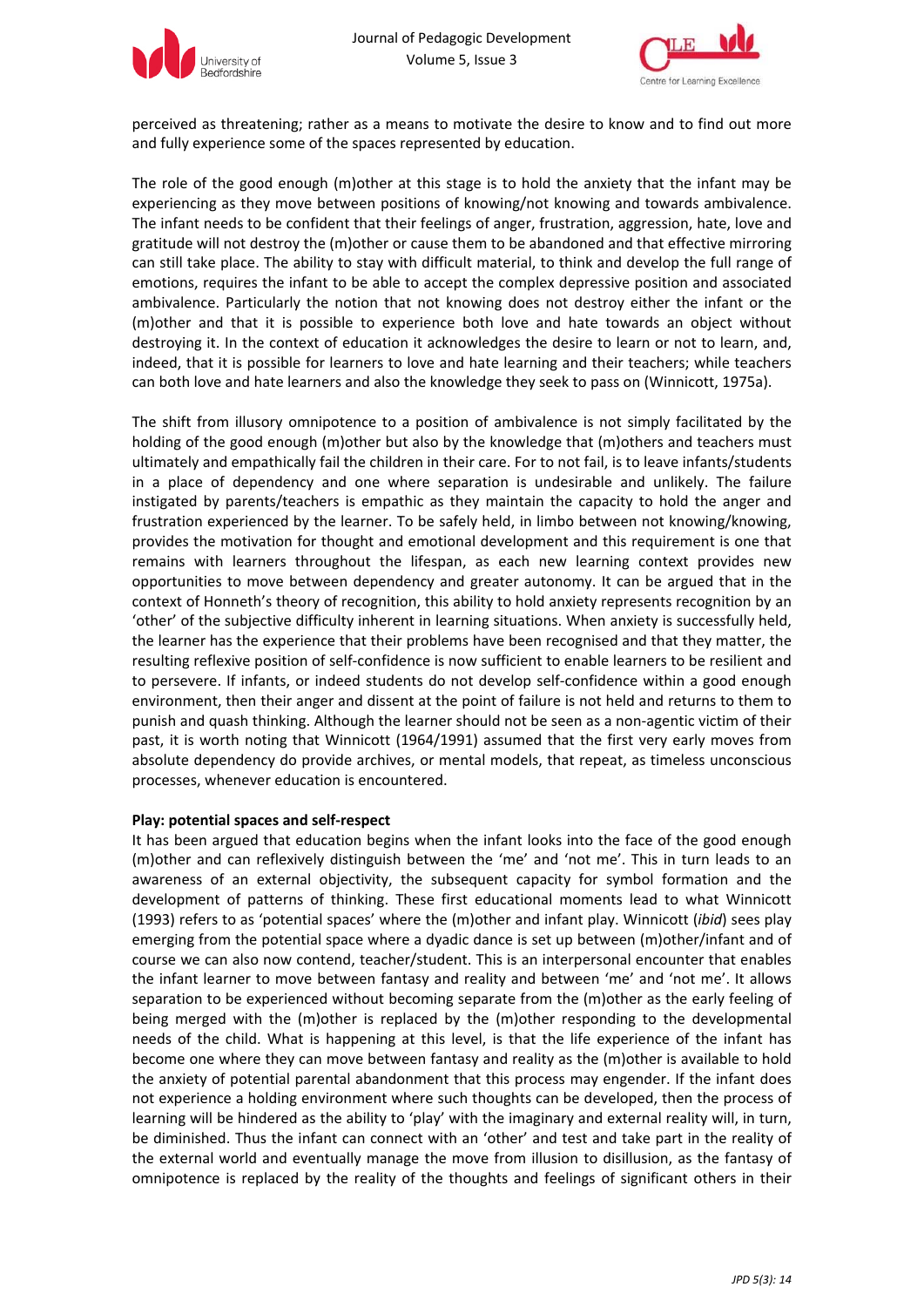



environment (Britzman, 1999). This is fundamentally a playful moment and one that underpins the process of learning, where existing ideas that are held, need to be replaced with new knowledge and the randomness of external things (Richards, 2002) needs to be negotiated alongside subjective omnipotent assumptions in a search for meaningful patterns. Not only can play bring the imaginary and the real together, but also it allows the gap between anticipation and experience, and how old knowledge and new knowledge are related and to be thought about.

For Honneth, the function of play within potential spaces involves a consideration of how roletaking and as such a sense of self and other develops. This can be explored within the relation-toself of self-respect. Honneth sees this position of reflexivity as one in which the actions of an individual have received sufficient recognition from others outside of the family setting, to be regarded as a morally responsible agent who has rights and autonomy. At this level of reflexivity, a sense of selfhood, that reflects Winnicott's move towards independence, begins to emerge. From Honneth's empirical stance, he sees the play of role-taking as one where the Winnicottian oscillation between fantasy and reality is being lived out in a psychosocial context. Thus, once a sense of self and other has developed, it is possible, despite differing subjective experiences, to participate in activities that are bound by socially determined rules and morals. It is this invitation to participate, based on the recognition of an autonomous and agentic individual that allows for the consideration of education to be contexts in which individuals are able to participate and contribute to learning. Playful learners can now be thought as those who are able, from the reflexive position of self‐respect, to participate.

The perception of education that has been provided is lifelong and suitably nuanced towards the human condition. The central principle, that play, thinking and participation are interlinked within a reflexive self-respect stance, offers the possibility that difficult thoughts can be encountered and dealt with within the life experience of the learner. It is important to move away from assumptions that learning is about formal structures or 'traditional' education and instead to see learning as being a creative act led by individual curiosity and natural cycles of development within a wider social setting. Coren (1997), Gaitanidis (2012) and Auestad (2012) all acknowledge that the predominance of education processes, often tightly controlled by government dictat, may, paradoxically, prevent rather than encourage thinking. Indeed, Bainbridge and West (2012) have suggested that there is something perverse about a concept of education that favours a separation of mind and body, cognition and emotion, by appropriating overly psychological approaches, rather than learning that considers the individual and how they may play with knowledge and educational process.

Winnicott (1993) was very open to the possibility that the process of individual meaning making was far from logical or accessible by formal approaches. His own clinical work with young children avoided the more traditional process of regular attempts at interpretation until these 'made sense' to the analysand. Rather, he began to explore more playful and creative ways to engage children in a process of meaning making by using signs and symbols that could be both physically and intellectually played with. As long as these signs and symbols were encountered in a setting that provided suitable holding, then Winnicott contended that certain elements of understanding and explosions of meaning would emerge. This approach can be echoed in Honneth's acknowledgement of the need for a relation‐to‐self of self‐respect where the actions of the individual are given recognition by others. As a result individuals can participate as autonomous agents. Famously, Winnicott (1965a) used what have become known as the 'spatula' and 'squiggle' techniques, during which he would observe what he saw as the child's interaction between reality and fantasy. In the case of the spatula, this involved observing and recognising the approach to and hesitancy to pick up and play with the spatula. How the children negotiated this game provided insight into the child's early thinking. At a more mature level, a whole host of alternative symbols and signs become available; for example, words, mathematical representations, diagrams and even knowledge itself. West (1996) makes the case for the collection of narratives and their subsequent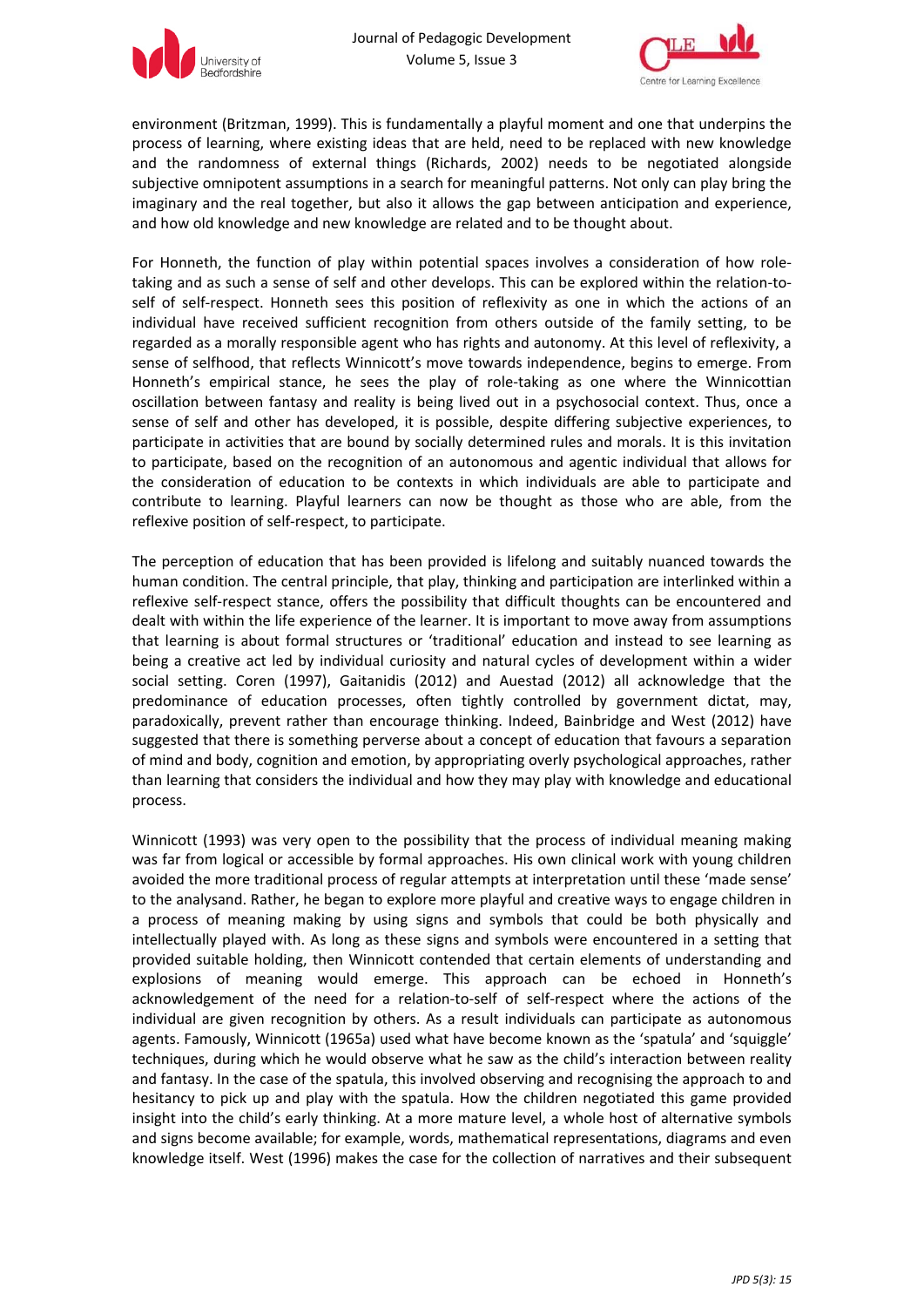



discussion as a means to enable adult learners to playfully and meaningfully engage with their own learning.

A wider sense of playfulness is facilitated by allowing the learner to take the initiative and to respond to their own motivation and desires. To impose a direction on learning/play would be to close down curiosity by creating a disjuncture between an individual coming to terms with the distinction between reality/fantasy, inner and outer worlds, the known/not known and the understanding of another that does not match their own. Coren (1997) makes the case that during play, something may indeed emerge from what objectively appears to be nothing. In other words, what lies at the heart of the apparent non-structured random processes of play, is a search for individual meaning that cannot be predicted or controlled. This is not to suggest that we can now cast education processes into a world of personalised learning that borders on anarchy. For just as the good enough (m)other physically and emotionally holds the infant, so to in more traditional education settings must the teacher. Winnicott's spatula game, despite being dependent on how the infant interacted, was in reality a carefully controlled external environment and the positioning of the spatula, mother and Winnicott himself were carefully considered and replicated each time the game was played. The setting provided by Winnicott was structured such that the infant could play within the boundaries set up; the spatula was accessible but just out of reach, the infant sat on the (m)other's lap and from here could approach the spatula or seek comfort and Winnicott was available to observe and intervene if required. If play is to be safe and therefore creative, to allow learning to emerge, then teachers/parents need to provide structures where the infant/learner can experiment. Without suitable boundaries holding will not be feasible and the infant/learner could become overwhelmed by not knowing or the impossibility of moving from fantasy to reality. The role of the adult, in Honneth's framework, is to recognise the learner's activities and provide boundaries that provide security. Only then will self-respect enable individuals to experiment, make mistakes and challenge boundaries to provide a sense of what the self is capable of.

Good enough loving (m)others/teachers should facilitate playfulness while not abandoning their charges to chaos and fragmentation, to do so would close down play and hinder learning (Winnicott, 1986). The proposal that learning across the lifespan should reflect the very earliest encounters between fantasy/reality and knowing/not knowing in a boundaried and yet playful manner, offers many challenges to traditional education settings. The essential distinction as to how Winnicott considers education and the process of learning reflects his understanding of how new knowledge is obtained by the individual. 'Traditional' (formal) education settings and processes tend to view knowledge as being a transferable commodity that is given by a teacher and received by the learner – but for Winnicott (1986) this concept of learning ignores how learners may actually encounter such knowledge. For him, knowledge cannot be simply 'handed over', but instead must be actively internalised, played with, in a good enough setting, to allow the anxiety and confusion caused by new ideas, to be thought about, and finally accepted. From Honneth's concept of recognition these more formal approaches to learning fail to respect the learner's position, consequently they fail to engender self‐respect and the possibility of developing learners who are autonomous and also able to contribute to a wider social project.

In the clinical setting Winnicott avoided providing interpretations, instead preferring to repeatedly make the analysand aware of their own thoughts, and to then leave them to provide an interpretation that made sense. He felt that repeated attempts at interpretation would fragment and hinder effective communication and that the role of the analyst was to sit with and accept what may first be perceived as nonsense. Although I am acutely aware of the problems this provides for education professionals, and of course parents, his advice to stay with what others perceive as nonsense is pertinent. If the parent or teacher continually interrupts the moment of intellectual play, then they disrupt very early thinking and prevent the learner from having a personal encounter with knowledge. The learner may even succumb to social pressures and appear to have understood but this does not represent effective learning and may leave many issues unresolved and not thought about. The advice we get from Winnicott's work is to provide a safe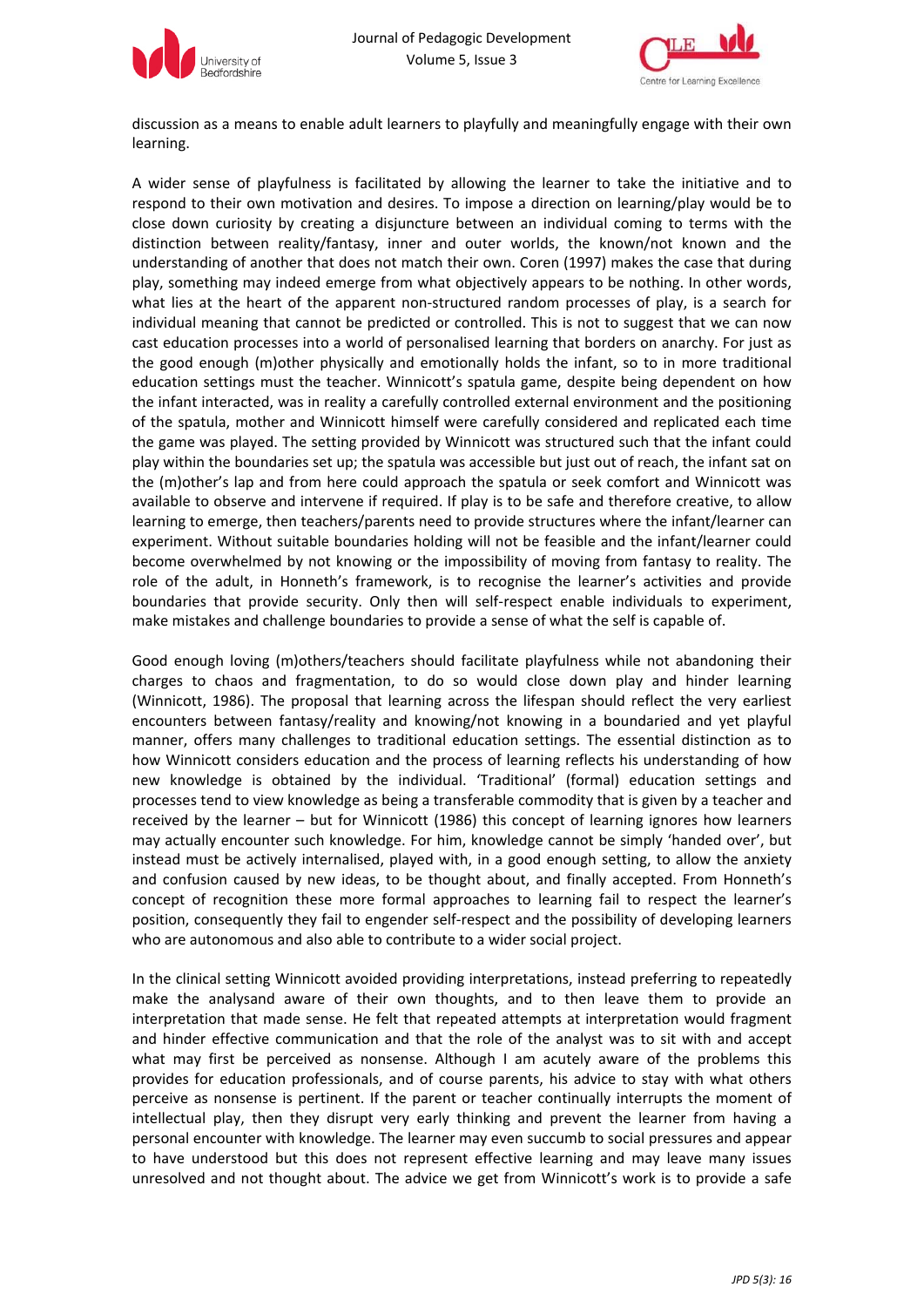



potential space to learn, but to avoid being hasty and to rush learners into false declarations of understanding before they have resolved the dilemma of knowing/not knowing, and therefore can reach their own deep understanding.

Winnicott's use of the word 'play' can lead to some confusion as, despite his clinical focus on young children and observations of their actual play, he uses this term as a metaphor for the dilemma of resolving the disjuncture between what is known and not known. Infants resolve this through actual play and then as their intellectual capacity develops, play can involve symbols, signs and cognitive structures such as ideas and conceptual knowledge, which can be playfully manipulated. Just as physical play does not always lead to the appropriate answer, neither does intellectual play; the children in Winnicott's spatula game would have held fantasies as to the use of the spatula while also observing the reality of the metal instrument, ultimately the encounter would have 'taught' them that the spatula could be chewed, dropped on the floor and passed to the (m)other or Winnicott. The infant would not have known the possible uses of the spatula and there would have been many mis-uses as the spatula would have been avoided, accidently dropped and not chewed. Play is not always successful and can lead to frustration and also involves disillusionment as an existing idea has to be given up (Winnicott, 1986). Such difficult feelings will be held by the good enough (m)other whose role is to recognise the activities and rights of the learner and to contain the anxiety of the learning moment ‐ and not to provide the answer. We may all have had the experience of helping someone, infant or adult, and unable to contain their anxiety, we have given in and told them 'the answer', only to be soundly chastised by the learner who wanted to resolve the problem using their own resources. Stepping in like this frustrates the process of education and prevents the learner moving from experience to knowledge. It should be acknowledged that being wrong in play is good, as long as the learner's frustration is held.

Critically, being wrong during play is due to the learner having an experience before this is fully understood; for example the mis-use of the spatula before the infant can grasp what the spatula can be used for. To realise what potential the spatula has, is to negotiate between the worlds of illusion and reality. Bollas (1987) and Coren (1997) describe this as the experience of an object preceding an understanding of the object, the result of which is to initially position the learner in a state of not knowing, which can only be successfully resolved through personal experience, one of playful engagement. Coren (1997) claims that this is where the internal and external worlds interact and 'first thoughts' emerge and that if an answer was simply provided, then the perverse situation of knowing without thinking would have been achieved. Although it may be assumed that knowing alone is sufficient, the problem of knowing without thinking is that the experience has never been fully understood. O'Loughlin (2006) complicates this anomaly by suggesting that the (incomplete) learner will become encased in an identity that is not their own as the move between internal and external worlds is also a move between 'me' and 'not me', where the ability to be creative and fantasise is hampered. This degree of inadequate learning does not only reside within the learner but O'Loughlin (2006) and Pitt (2006) see the potential for this perverse understanding to become unspeakable and that the wounds and rupture of understanding created are capable of being defended and passed down through generations. For those who may enter education professions, the possibility exists for the impact of incomplete learning to be passed on to the learners in their care.

## **True self, false self and self‐esteem**

The prospect that the wounds and ruptures caused by incomplete learning could be passed down through generations confirms the relational nature of learning as being a playful interaction within a potential space. From a Winnicottian perspective, early interpersonal relationships offer the possibility for true and false selves to emerge as a result of the search for a satisfying sense of selfhood. Education in its broadest sense, involves the negotiation of the state of 'me'/'not me', knowing/not knowing and the illusory inner and objective external world, which in turn always represent a re-encounter with ourselves. Britzman (2009) suggests that the feeling of getting something right may simply be a transference relationship with knowledge where the existing/old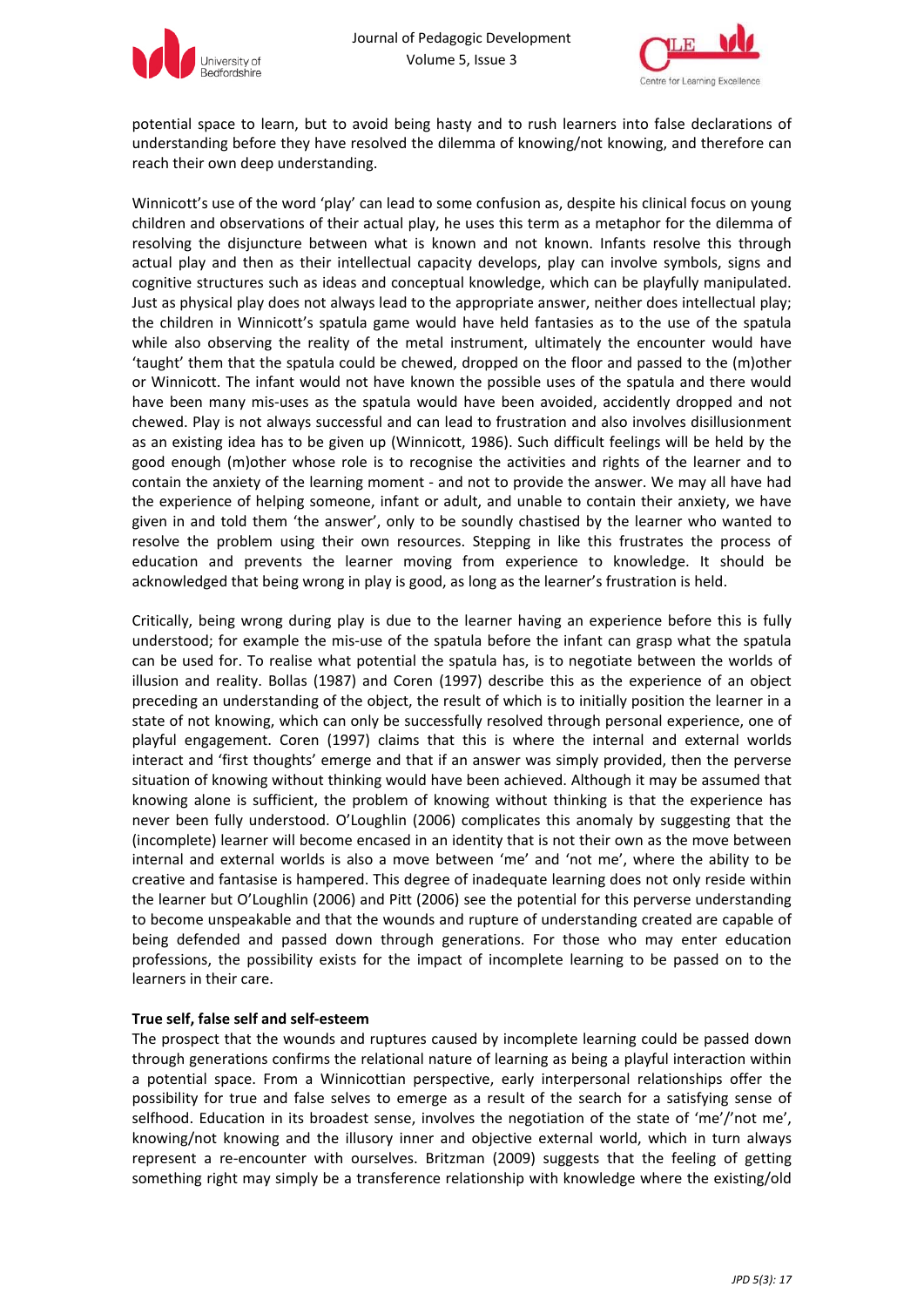



understanding is tenaciously held onto, in an unconscious attempt to protect the self from an attack that will potentially upset the status quo of what is already 'known'.

This conceptual understanding of the relationship between the learner and knowledge may go some way to explaining the educational conundrum of why learning is difficult and experiences of not knowing are so common. As, throughout the life‐span, learners continually re‐encounter the dilemma of moving from dependency to a confident and separate 'me', with the appropriate understanding and resources to survive beyond the care of the (m)other/teacher. Winnicott's (1965b) idea of a true self, which represents who the person really is and the false self that is set up to defend the true self from attack, can also be used here to highlight the unconscious processes involved when a learner encounters education. By definition, education provides, in effect, an attack on the self through the continual arrival of new knowledge or experiences. As a result of this, it is most likely that individuals approach education from the position of the false self. Although Winnicott argues that a false self in everyday life has a healthy function to protect the true self, it is nonetheless, likely to hinder learning.

Winnicott's understanding of the true self, forged in a good enough relationship, is one that could take full advantage of education: the true self is inquisitive, curious, spontaneous and has desire, whereas the false self tends towards being compliant, restricted and un-creative. The true self represents the real 'me' which possesses a desire to learn and what Klein (1931) calls an 'epistemological instinct'. Alternatively, the false self is one that avoids the difficulty of learning and the self-doubt this can engender and in an attempt to sanitise learning experiences may present an illusion of knowing, when in reality little is understood. In the clinical setting the false self 'hides' the intended focus of the therapeutic encounter, which is the true self and Winnicott considered that two or three years of therapy were required for the true self to be safely exposed. It should therefore come as no surprise that learners may often over‐confidently confirm their new understanding. Additionally, deep understanding may only take place in contexts where relationships are sufficiently established so that the effect of unconscious defences are reduced to allow a true self to be exposed (Bainbridge, 2013).

Only the true self can encounter learning with the authenticity, autonomy and motivation to be prepared to deal with the dilemma of knowing/not knowing, or of course, me/not me. In the context of true and false selves in education Honneth provides a cogent rationale for deep engagement with learning environments. In Honneth's theory of recognition the relations-to-self of self-confidence and self-respect can ultimately lead to self-esteem. From this reflexive position there is a reciprocation of mutual recognition and respect and one is now able to be accepted and have sufficient agency to fully contribute to the wider community (Huttunen and Heikkinen, 2004). The products of Honneth's notion of self‐esteem are not dissimilar to those of the true self. The true self is creative, agentic and able to operate with others in a non‐compliant and non‐defensive manner. Honneth's individual with self‐esteem has the requisite sense of identity and selfhood to be a co-operative and useful member of a wider community. Thus the social activity of encountering education in relation with others and developing deep understanding requires relationships that can hold the anxiety of me/not me and to also recognise and honour the activities of the learner. In this sense learning cannot be regarded as a simplistic imbibing of knowledge but rather an existential dilemma of moving from dependency to an agentic individual. As such, each time learning is encountered, we re-connect with the early dilemma of just who we are and might be.

Just as learners re‐encounter themselves in the process of education, so also do those who work in education settings. I have described (Bainbridge, 2012) how new education professionals have a transference relationship with the process of education and may repeat earlier patterns during the initial phase of developing a professional practice. Britzman (2009) also notes this phenomenon and questions how professionals can learn from experience in these settings, when the impact of the transference is to bring an infantile past, with its associated thinking and feeling memories, into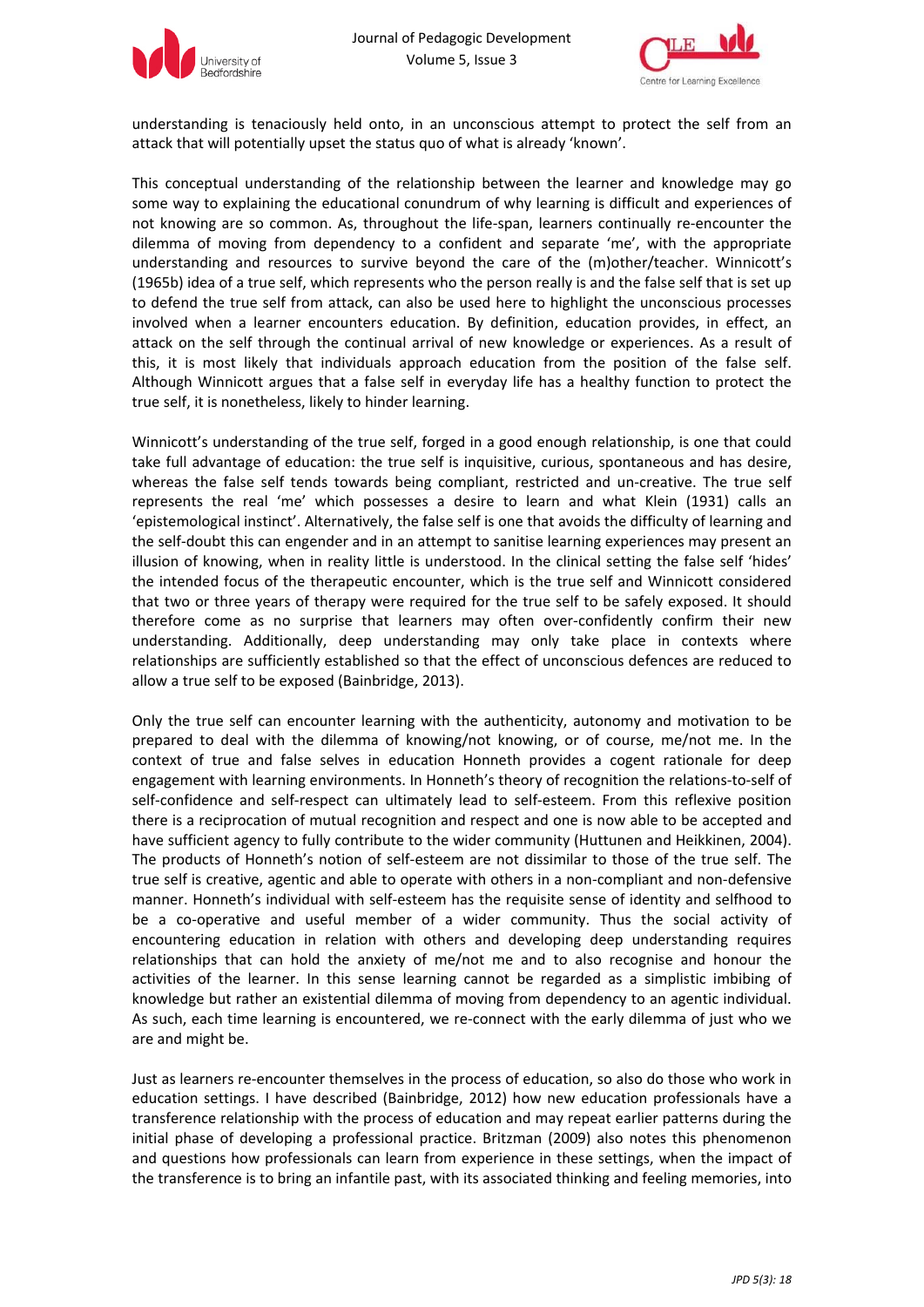



the present. Teachers, for example, now enter a territory where the transference impels them to repeat past patterns of behaving and in doing so position themselves as both learners and teachers. This dilemma is not one to be solved by the imposition of 'standards' or government approved teaching methods, but instead by providing those who enter these professions a good enough space to bring their past into the present consequently, to allow a true self to emerge and develop a new professional practice.

#### **Conclusion**

It seems that if Winnicott is teaching (no pun intended) us anything, it is that both learners and teachers require safe potential spaces with good enough (m)others, who can hold infantile anxieties of knowing/not knowing and allow playful, curious and creative true selves to approach sites of troubling new knowledge that we recognise as education. Correspondingly, Honneth makes us aware of the nuances of a reflexive relation-to-self that provides a rationale for Winnicott's early interpersonal psychology. Good enough (m)others are able to recognise and acknowledge that the infant is deserving of love which leads to a learner who has the self-confidence to feel as though their efforts are of value. Recognition that learners have autonomy and can participate in playful potential spaces provides self-respect to enable learners to separate and be active agents. Finally, the wider recognition that individuals are valued and contribute to the community provides a learner with a meaningful sense of self that has sufficient self-esteem for a creative and spontaneous true self to encounter learning throughout the lifespan.

#### **References**

Abram, J. (ed). 2012 *Donald Winnicott Today.* London: Routledge

- Auestad, L. (2012). To think or not to think: a phenomenological and psychoanalytic perspective on experience, thinking, and creativity, in Bainbridge, Alan, and Linden West. (Ed.) *Psychoanalysis and Education: minding a gap.* London: Karnac Books. p23‐36
- Bainbridge, A. (2012). Prequels and Sequels: a psychoanalytic understanding of developing a professional practice in an education setting, in Bainbridge, Alan, and West, L. (Ed.) *Psychoanalysis and Education: minding a gap.* London: Karnac Books. p117‐134
- Bainbridge, A. (2013). The nature and experience of academic understanding: a response. *The Psychology of Education Review, 37 (1), 23‐26.*
- Bainbridge, A., & West, L. (2012). Introduction: minding a gap, in Bainbridge, A. and West, L. (Ed.) *Psychoanalysis and Education: minding a gap.* London: Karnac Books. p1‐22
- Bibby, T. (2011). *Education – An 'Impossible Profession.* London: Routledge
- Bollas, C. (1987). *The Shadow of the Object.* London: Free Association Press.
- Britzman, D. (1999). Between 'Lifting' and 'Accepting': Observations on the Work of *Angst* in Learning, in Appel, S. (ed) *Psychoanalysis and Pedagogy.* London: Bergin and Gravey. p1‐16
- Britzman, D. (2009). *The Very Thought of Education: Psychoanalysis and the Impossible Professions.* New York Press: New York
- Coren, A. (1997). *A Psychodynamic Approach to Education.* London: Sheldon Press
- Gaitanidis, A. (2012) Anxiety, psychoanalysis, and reinvigorating education, in A. Bainbridge,& L. West. (Ed.) *Psychoanalysis and Education: minding a gap.* London: Karnac Books. p37‐50

Honneth, A. (1995). *The Struggle for Recognition: The Moral Grammar of Social Conflicts.* Cambridge: Polity Press. Honneth, A. (2007). *Disrespect: The Normative Foundations of Critical Theory.* Cambridge: Polity Press.

- Huttunen, R and Heikkinen, L., T. (2004) *Teaching and the dialectic of recognition.* Pedagogy, Culture and Society 12(2): 163‐174
- Klein, M. (1931). *A contribution to the theory of intellectual inhibition.* Int. J. Psycho‐Anal, 12: 206‐218
- Klein, M. (1935). *A contribution to the psychogenesis of manic‐depressive states.* Int. J. Psycho‐Anal, 16: 145‐174

Pitt, A. (2006). Mother's Love Education, in Boldt, G.M. and Salvio, P.M. *Love's Return: Psychoanalytic essays on Childhood, Teaching and Learning.* New York: Routledge. p87‐106.

- O'Loughlin, M. (2006). On Knowing and Desiring Children: The Significance of the Unthought Known, in Boldt, Gl. M. and P., M. Salvio. *Love's Return: Psychoanalytic essays on Childhood, Teaching and Learning.* New York: Routledge. p185‐202.
- Richards, V. (2002). Winnicott and Education, in Barford, D. *The Ship of Thought: Essays on Psychoanalysis and Learning.* London: Karnac. p192‐212
- Salvio, P. M. (2006). On the Vicissitudes of Love and Hate: Anne Sexton's Pedagogy of Loss and Reparation, in Boldt, G,. M. and P,. M. Salvio. *Love's Return: Psychoanalytic essays on Childhood, Teaching and Learning.* New York: Routledge. p65‐86